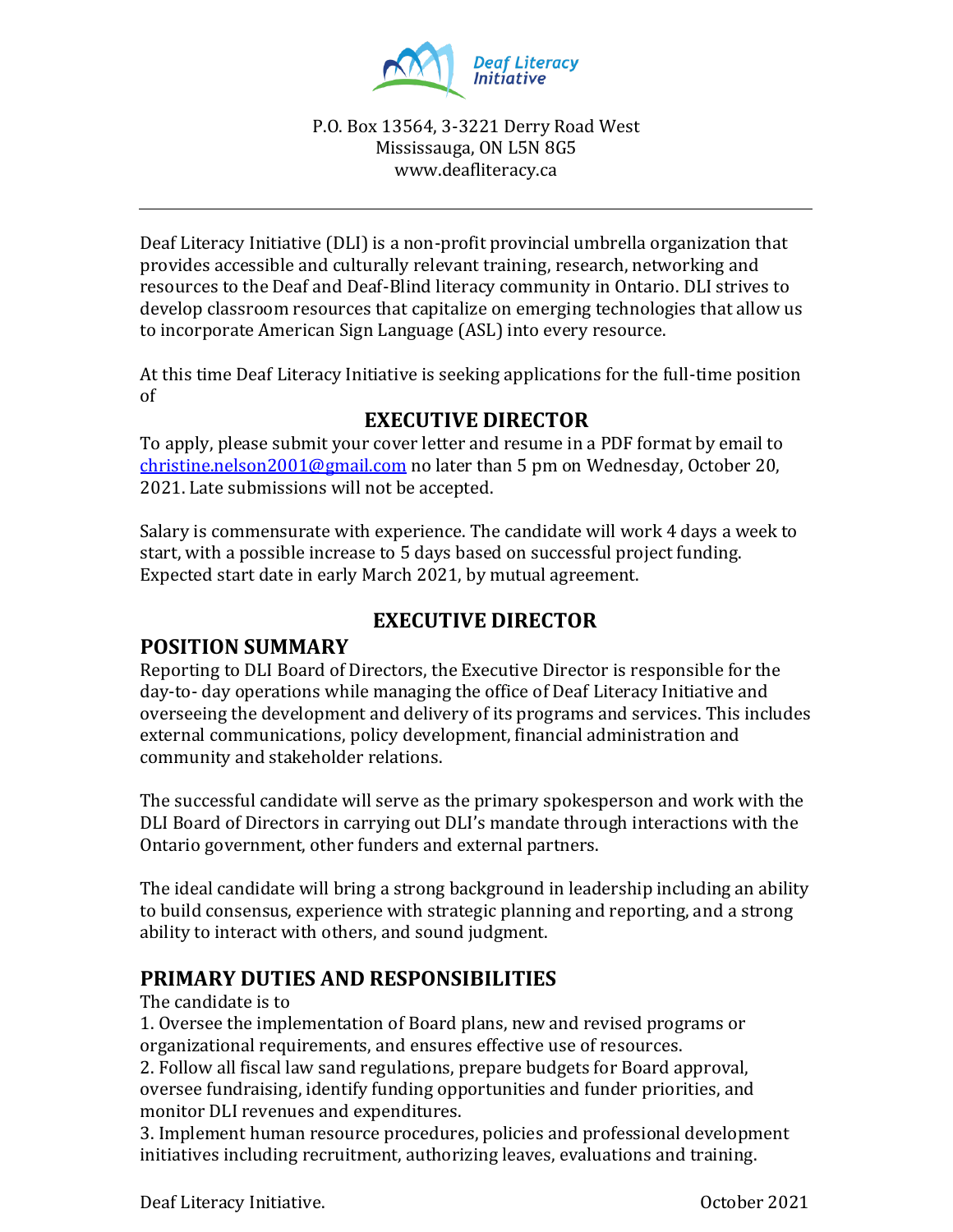

#### P.O. Box 13564, 3-3221 Derry Road West Mississauga, ON L5N 8G5 www.deafliteracy.ca

4. Seek and identify opportunities for programs by assessing the ideological context, track developments and trends, and assess the implications for DLI; provide reports and make recommendations to the Board on program opportunities by presenting findings and plans for program development.

5. Stay on top of new programs, delivery methods and learning materials as they relate to the mandate of DLI, and assess their implications for DLI.

6. Ensure a positive and professional presentation of DLI to stakeholders while ensuring cohesive relationships between DLI and the community; develop and maintain partnerships while ensuring linkage with government, agencies and institutions; ensure accuracy of all publications and promotional materials.

7. Report regularly to the Board on all financial matters, program opportunities, and changes in the operating environment as they may impact the organization.

# **REQUIREMENTS ADDITIONAL ASSETS**

Post-Secondary Degree in business administration or education Minimum of 2-4 years of management experience with financial responsibilities Master's Degree in relevant specialty

Familiarity with the Deaf adult literacy context and principles

Community involvement and a solid understanding of the non-profit operating environment

Executive level experience with proposal and report writing, marketing and fundraising

## **CRITICAL COMPETENCIES AND SKILLS**

- Bilingual strong ASL and written English skills a must
- Collaborative and teamwork approach
- Fundraising and innovative ideas for sustainability
- Strategic thinking and critical judgment skills
- Demonstrated analytical, interpretive, and problem-solving skills and decisionmaking
- Excellent interpersonal and communication (oral and written) skills
- Self-motivated and highly organized
- Leadership skills and ability to promote a team environment
- Highly developed problem solver and conflict resolution ability

• Discretion when dealing with confidential and sensitive information; acts with tact and diplomacy

• High ethical standards

• Strong ability to develop and maintain partnerships and network outside the organization